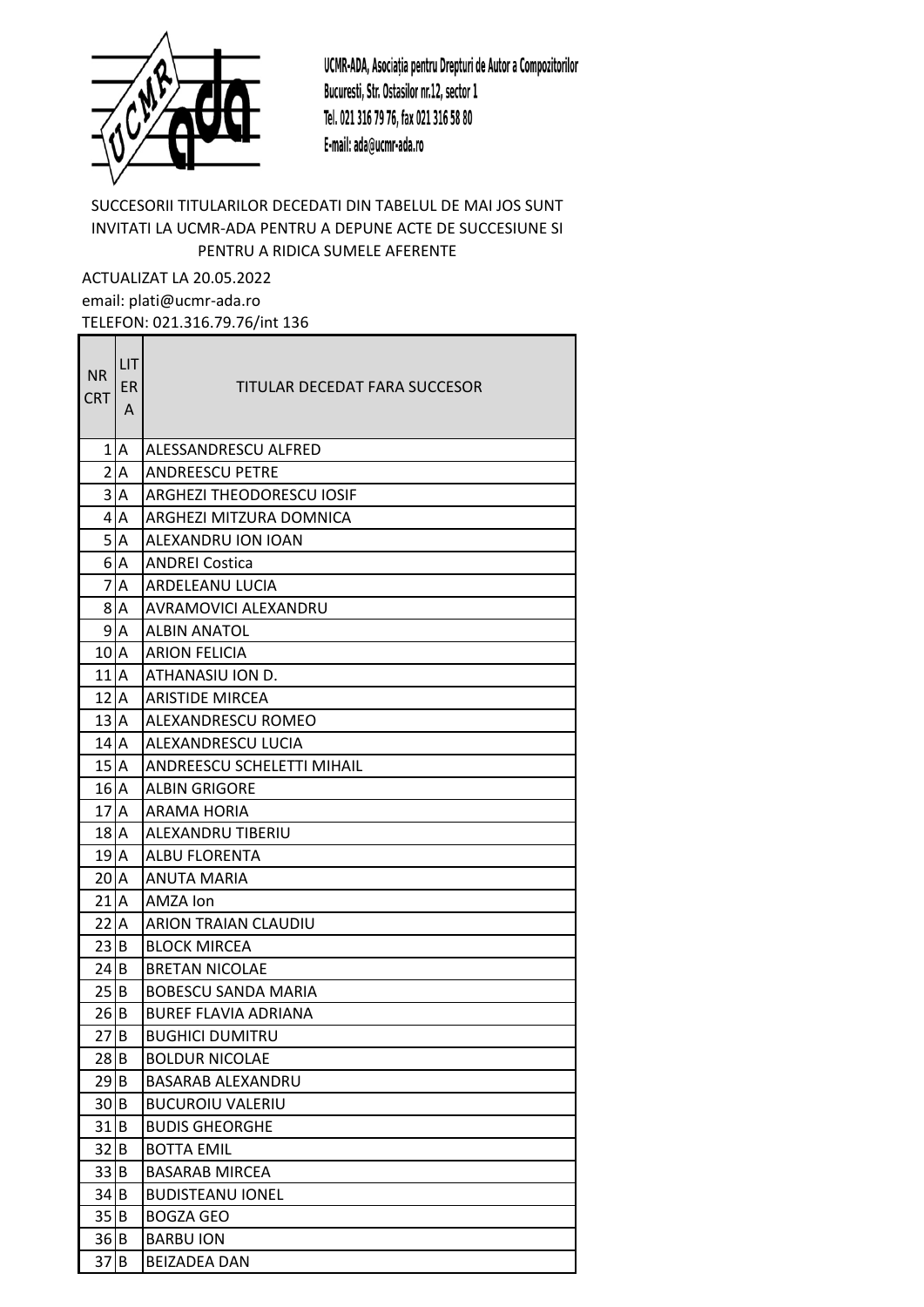

| $38$ B            |     | <b>BORGOVAN ION</b>                 |
|-------------------|-----|-------------------------------------|
| 39 B              |     | <b>BUBULAC BASARAB GHEORGHE ION</b> |
| 40 B              |     | <b>BREAZUL GEORGE</b>               |
| $41$ B            |     | <b>BUDALA MARCEL</b>                |
| 42 B              |     | <b>BACIU CONSTANTIN</b>             |
| 43 B              |     | <b>BANU ION</b>                     |
| 44 B              |     | <b>BUFTI AUREL</b>                  |
| 45 B              |     | <b>BALINT GEORGICA</b>              |
| 46 B              |     | <b>BOTEZ DEMOSTENE</b>              |
| $47$ $B$          |     | <b>BRIE IOAN</b>                    |
| 48 B              |     | <b>BELOIU DUMITRU</b>               |
| $49$ B            |     | <b>BARTZER EMERIC</b>               |
| 50 B              |     | <b>BRUMARU Emil</b>                 |
| $51$ B            |     | BOGDANESCU MARILENA                 |
| 52 B              |     | <b>BUBULAC EMILIA</b>               |
| 53 B              |     | <b>BANUS MARIA</b>                  |
| 54 B              |     | <b>BARBU EMANDI ALEXANDRU</b>       |
| 55 B              |     | <b>BRINZEU JANKA</b>                |
| 56 B              |     | <b>BANUTA ION</b>                   |
| 57 B              |     | <b>BALTAG CEZAR</b>                 |
| 58 B              |     | <b>BUZESCU YVONNE</b>               |
| 59 B              |     | <b>BOTEZ CECILIA</b>                |
| 60 B              |     | <b>BACONSKY E. ANATOL</b>           |
| $61$ B            |     | <b>BOTTA DAN</b>                    |
| $62$ B            |     | <b>BRAILOIU MAGDA</b>               |
| 63 B              |     | BREDICEANU SANDA-DOINA              |
| $64$ B            |     | <b>BRAUNER HARRY</b>                |
| $65$ B            |     | <b>BALEA ILIE</b>                   |
| $66$ B            |     | BARTOLOMEU ANANIA                   |
| $67$ B            |     | <b>BALS Theodor</b>                 |
| $68$ B            |     | <b>BIRSAN CONSTANTIN</b>            |
| $69$ B            |     | <b>BERINDEI STEFAN</b>              |
| 70 B              |     | <b>BARANGA AUREL</b>                |
| 71   B            |     | <b>BACAU NICOLAE</b>                |
| 72                | B   | <b>BUTNARU AUREL</b>                |
| 73                | ΙB  | <b>BOLINTINEANU STERIAN</b>         |
| 74 B              |     | <b>BORCEA ION</b>                   |
| 75                | l B | <b>BERG ISIDOR</b>                  |
| $76$ C            |     | CONSTANTINESCU PAUL                 |
| 77                | C   | CONSTANTINESCU NICUSOR EMANOIL      |
| 78C               |     | CHIRESCU D IOAN                     |
| 79 C              |     | CIOCARLAN LILIANA                   |
| 80 C              |     | <b>CIUCIULETE Neli</b>              |
| 81 C              |     | <b>CRISTODULO STEFAN</b>            |
| 82                | lC. | <b>CIBOTARIU ARHIP</b>              |
| 83 C              |     | CAZIMIR OTILIA                      |
| 84 C              |     | <b>COPOSU CORNEL</b>                |
| 85 C              |     | CONSTANTINESCU SERBAN               |
| $86$ <sub>c</sub> |     | <b>CAJAL MALINA</b>                 |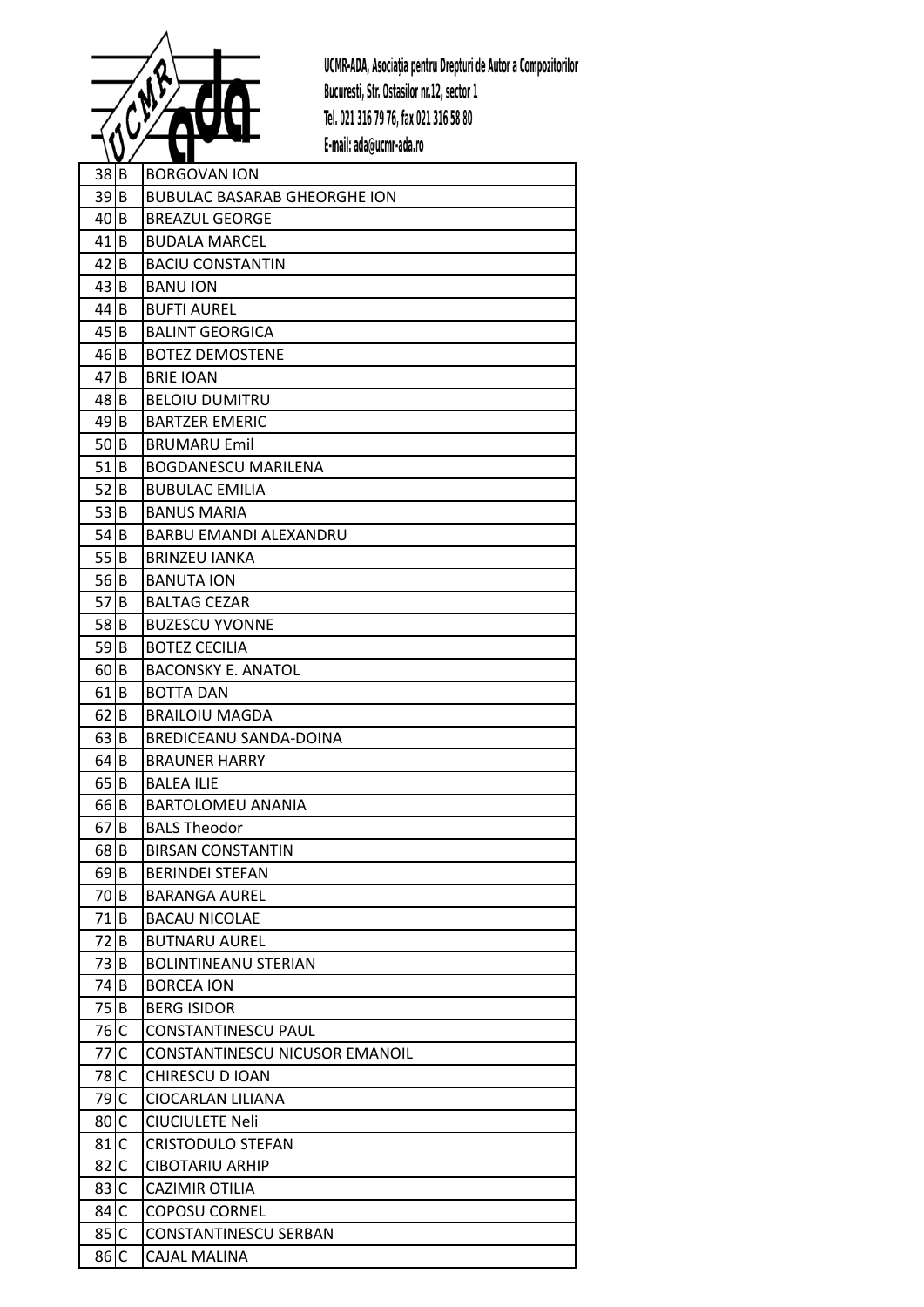

| 87 C               | <b>CEBOTENCO VALENTIN</b>        |
|--------------------|----------------------------------|
| 88 C               | CANDROVEANU HISTRU               |
| 89C                | <b>CARAION ION</b>               |
| 90 C               | <b>CONEA ION</b>                 |
| $91$ c             | <b>CALINESCU GEORGE</b>          |
| 92 C               | <b>CRETU PUIU VASILE</b>         |
| 93 C               | <b>CORLACIU CORLAU BEN</b>       |
| 94 C               | CONSTANTINESCU MARGARETA MINA    |
| 95 C               | <b>CONSTANTINESCU Constantin</b> |
| 96 C               | CONSTANTINESCU ADELA             |
| 97C                | <b>CRAINIC NICHIFOR</b>          |
| $98$ C             | <b>CALOFIR TRANDAFIR</b>         |
| 99C                | <b>CARNECIU RADU</b>             |
| 100 C              | <b>CONDURACHE CATALIN</b>        |
| 101C               | CEAIKOVSKI EUGEN                 |
| $102$ C            | CRACIUNESCU DUMITRU              |
| 103 <sub>c</sub>   | CIOCHINA ANGELA                  |
| $104$ C            | <b>CRIVEANU ION</b>              |
| $105$ C            | <b>CAUS BOGDAN</b>               |
| $106$ C            | <b>CROITORU MIHAELA</b>          |
| 107C               | <b>COMAN LIVIU</b>               |
| 108 C              | CIOCOIU NICOLAE                  |
| $109$ C            | <b>CONSTANTINESCU CRISAN</b>     |
| 110 C              | <b>CIOCANU ANATOL</b>            |
| 111C               | <b>CHILF NICOLAE</b>             |
| $112$ C            | <b>CORBEA DUMITRU</b>            |
| 113C               | <b>CORJOS SIMONA</b>             |
| 114C               | <b>CRETU OCTAVIAN</b>            |
| 115C               | <b>COSTACHESCU RADU</b>          |
| $116$ C            | <b>CALO RUDOLF</b>               |
| 117C               | <b>CIUCA Valentin</b>            |
| $118$ C            | <b>CNEJEVICI Laza</b>            |
| $119$ C            | <b>CORLACIU Ben</b>              |
| $120$ C            | CARSTOIU IULIAN                  |
| 121C               | <b>CIMPEANU VIORICA</b>          |
| $122$ C            | <b>CONSTANTINESCU TITEL</b>      |
| 123C               | <b>COSTE TEOFIL</b>              |
| $124$ D            | DAVIDEANU C.                     |
| $125$ D            | DANIELESCU ELENA                 |
| $126$ D            | DIRVAREANU ILIE                  |
| 127 D              | DELEANU LIVIU                    |
| $128$ D            | DONCEANU VOITINOVICI Felicia     |
| $129$ <sub>D</sub> | DELESCU LILIANA                  |
| 130 D              | <b>DRAGU Maria</b>               |
| $131$ D            | <b>DEDEIAN GARBIS</b>            |
| 132 D              | DRAGUSIN CONSTANTIN              |
| 133 D              | DIACONU ION                      |
| $134$ D            | <b>DUMITRESCU Gheorghe (Geo)</b> |
| 135 D              | DEFOUR GABRIELA MICHAELA         |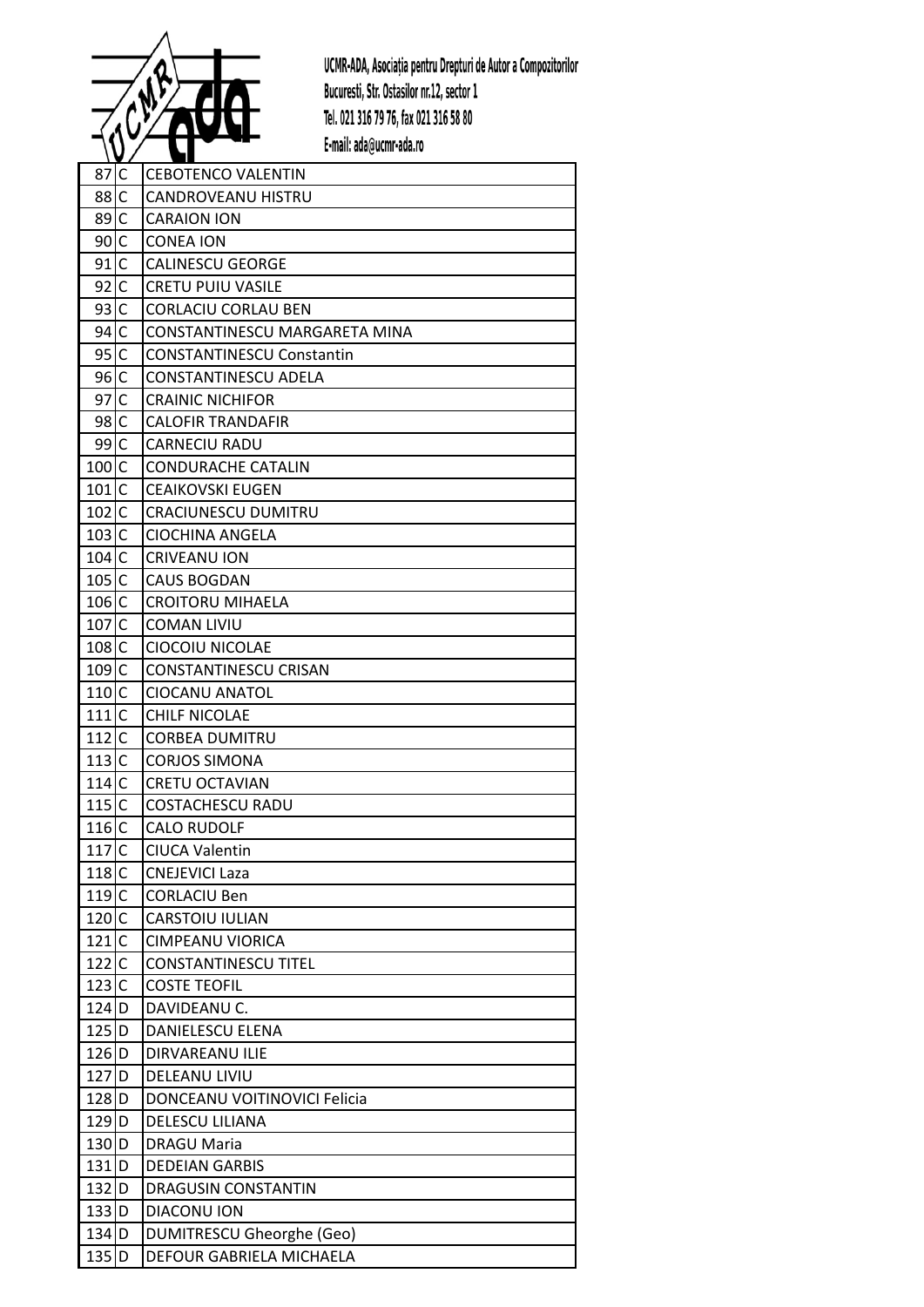

| $136$ D            |    | DINESCU ALEXANDRU             |
|--------------------|----|-------------------------------|
| 137 <sub>D</sub>   |    | DUMITRESCU MARCEL MARIUS      |
| 138 D              |    | <b>DELCEA ALEXANDRU</b>       |
| $139$ <sub>D</sub> |    | DANIELESCU ALEXANDRU NELU     |
| $140$ <sub>D</sub> |    | <b>DIZZI LUDOVIC</b>          |
| $141$ D            |    | <b>DORZ Traian</b>            |
| $142$ D            |    | <b>DEMETRIAD TICA</b>         |
| $143$ D            |    | <b>DOGARU ANTON</b>           |
| $144$ D            |    | <b>DRON THEODOR</b>           |
| $145$ <sub>D</sub> |    | DIMITRIU IOAN NOROCEL         |
| $146$ D            |    | <b>DOINAS STEFAN AUGUSTIN</b> |
| $147$ D            |    | <b>DONOSE Vasile</b>          |
| 148 D              |    | <b>DRAGOS NICOLAE</b>         |
| $149$ D            |    | <b>DINU STELIAN</b>           |
| 150 D              |    | DALI Jozsef Istvan            |
| $151$ D            |    | <b>DIRINA ALIN</b>            |
| $152$ D            |    | <b>DOBRESCU STERIAN</b>       |
| $153$ D            |    | DASCALESCU DUMITRU            |
| $154$ D            |    | <b>DELMAR FLORENTIN</b>       |
| $155$ E            |    | <b>ELIADE AUREL</b>           |
| $156$ E            |    | <b>ENACOVICI CONSTANTIN</b>   |
| $157$ E            |    | <b>ELIADE MIRCEA</b>          |
| 158 E              |    | EFTIMIU VICTOR                |
| $159$ F            |    | <b>FORTUNESCU IRINA</b>       |
| $160$ <sup>F</sup> |    | <b>FULGA JACK GEORGE</b>      |
| $161$ F            |    | <b>FILIP VASILE</b>           |
| $162$ F            |    | <b>FELDMAN LUDOVIC</b>        |
| $163$ F            |    | <b>FRUNZA EUGEN</b>           |
| $164$ F            |    | <b>FARAGO ELENA</b>           |
| $165$ F            |    | <b>FILIMON VALERIU</b>        |
| $166$ F            |    | <b>FULGA LAURENTIU</b>        |
| $167$ F            |    | <b>FIRULESCU PETRE</b>        |
| $168$ F            |    | <b>FLORIAN GRIGORE</b>        |
| $169$ <sup>G</sup> |    | <b>GEORGESCU REMUS</b>        |
| 170                | lG | <b>GHELMEZ PETRE</b>          |
| $171$ G            |    | <b>GEORGESCU MARIAN</b>       |
| $172$ G            |    | <b>GROZUTA ALEXANDRU</b>      |
| $173$ G            |    | <b>GRADINARIU E</b>           |
| $174$ G            |    | <b>GEORGESCU NICOLAE</b>      |
| $175$ G            |    | <b>GOANTA STEFAN</b>          |
| $176$ G            |    | <b>GHERMAN LICA</b>           |
| 177                | G  | <b>GHEORGHIU Radu</b>         |
| $178$ G            |    | <b>GONCIU EMIL</b>            |
| $179$ G            |    | <b>GLIGA Natalia</b>          |
| $180$ H            |    | HARTULARY DARCLEE ION         |
| $181$ H            |    | <b>HOINIC MIRCEA</b>          |
| 182 H              |    | <b>HOREA</b> Ion              |
| 183H               |    | <b>HUMINIC VICTOR</b>         |
| $184$ H            |    | HORVATH DESIDERIU             |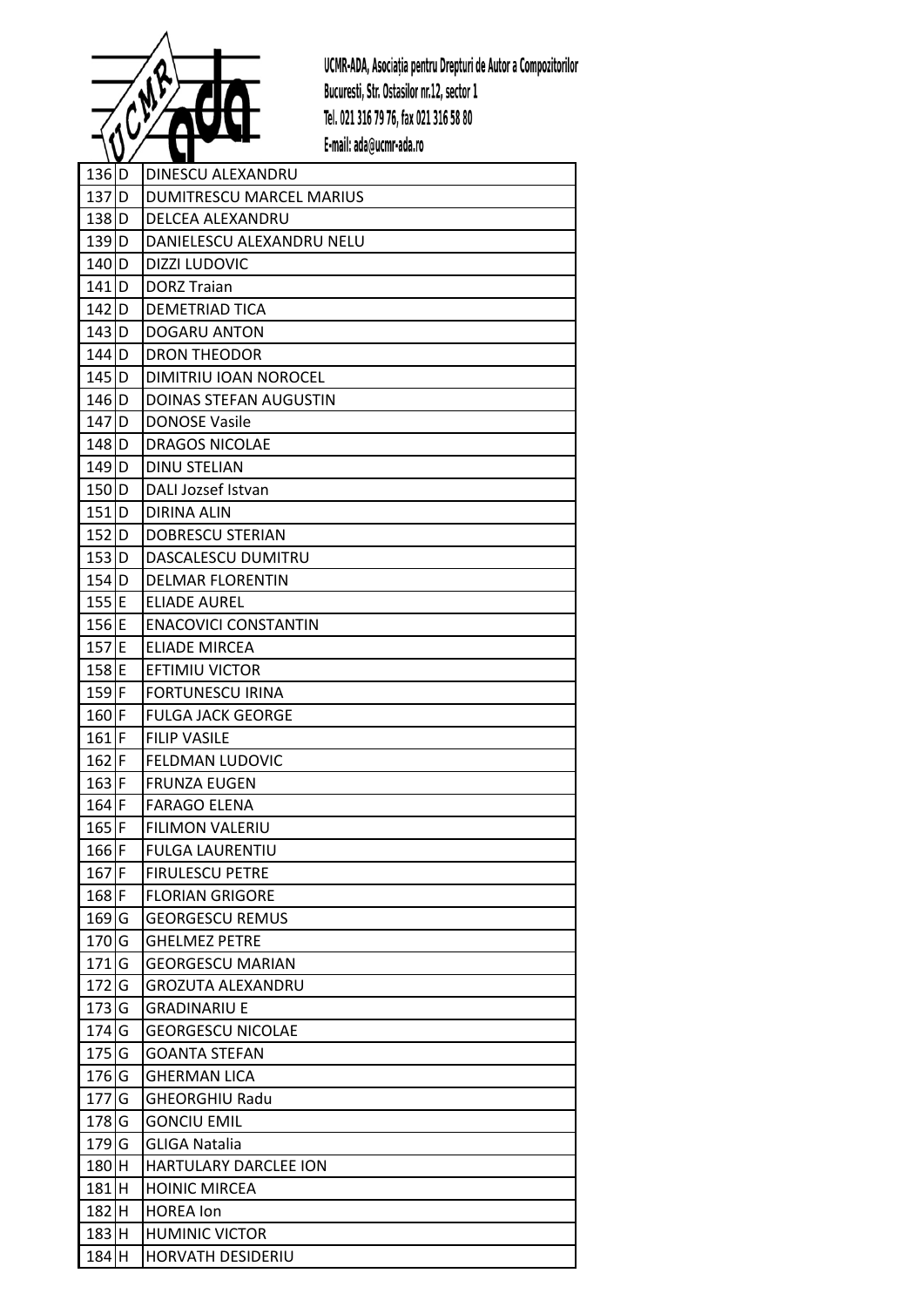

| $185$            | <b>IONESCU SENO EUGEN</b>       |
|------------------|---------------------------------|
| $186$            | <b>IONESCU MARIUS</b>           |
| $187$            | <b>IONESCU ANGHEL ARBORE</b>    |
| 188II            | <b>IONESCU GAINA CONSTANTIN</b> |
| 189              | <b>IONESCU OCNITA ADRIANA</b>   |
| $190$            | <b>IONESCU MIRCEA QUINTUS</b>   |
| $191$            | <b>IONESCU EMANOIL</b>          |
| $192$            | <b>IONESCU NELU IOAN</b>        |
| $193$            | <b>IONESCU MARCEL</b>           |
| 194              | <b>IANCULESCU DINU</b>          |
| $195$            | <b>IONESCU TURCU CONSTANTIN</b> |
| $196$            | <b>IANCU SERBAN</b>             |
| 1971             | <b>IANCU TRAIAN</b>             |
| $198$            | <b>IORGA Leonard</b>            |
| 1991             | <b>IONESCU PASCANI VASILE</b>   |
| $200$            | <b>ISANOS MAGDA</b>             |
| $201$            | <b>IONESCU GHEORGHE</b>         |
| $202$ J          | <b>JARDA TUDOR</b>              |
| $203$ J          | <b>JIANU VASILE</b>             |
| $204$ J          | <b>JEREA HILDA</b>              |
| $205$ J          | <b>JELESCU DAN GABRIEL</b>      |
| $206$ J          | <b>JEMANEANU MIHAI</b>          |
| $207$ J          | <b>JEBELEANU EUGEN</b>          |
| $208$ J          | <b>JURIST EDUARD</b>            |
| 209K             | <b>KANNER NICOLAE</b>           |
| 210K             | <b>KOROSSY JancsI</b>           |
| 211K             | <b>KLEPPER Mihai</b>            |
| 212K             | KIRITESCU NICOLAE               |
| 213K             | <b>KARDOS STEFAN</b>            |
| 214K             | KIRITESCU STEFAN                |
| 215L             | <b>LEFTER RADU</b>              |
| $216$  L         | LOTREANU ION                    |
| $217$ L          | <b>LIVEANU DOREL</b>            |
| $218$  L         | LOVINESCU ANETA TIANA           |
| 219 <sub>L</sub> | LAZARESCU NICULAE               |
| 220L             | <b>LUPESCU HERO</b>             |
| $221$  L         | <b>LESNEA GEORGE</b>            |
| $222$ M          | <b>MONTIA EMIL</b>              |
| $223$ M          | <b>MUSATESCU TUDOR</b>          |
| $224$ M          | <b>MURESIANU IULIU</b>          |
| $225$ M          | <b>MAXINY AUREL</b>             |
| $226$ M          | <b>MOISESCU DAN</b>             |
| 227 M            | <b>MARINESCU GHEORGHE</b>       |
| 228 M            | MILITARU VASILE                 |
| $229$ M          | <b>MARGINEANU Clara</b>         |
| $230$ M          | MICU MIRCEA                     |
| $231$ M          | MOLDOVEANU CEZARINA             |
| $232$ M          | MOLDOVAN ANGELA                 |
| $233$ M          | <b>MANIU ADRIAN</b>             |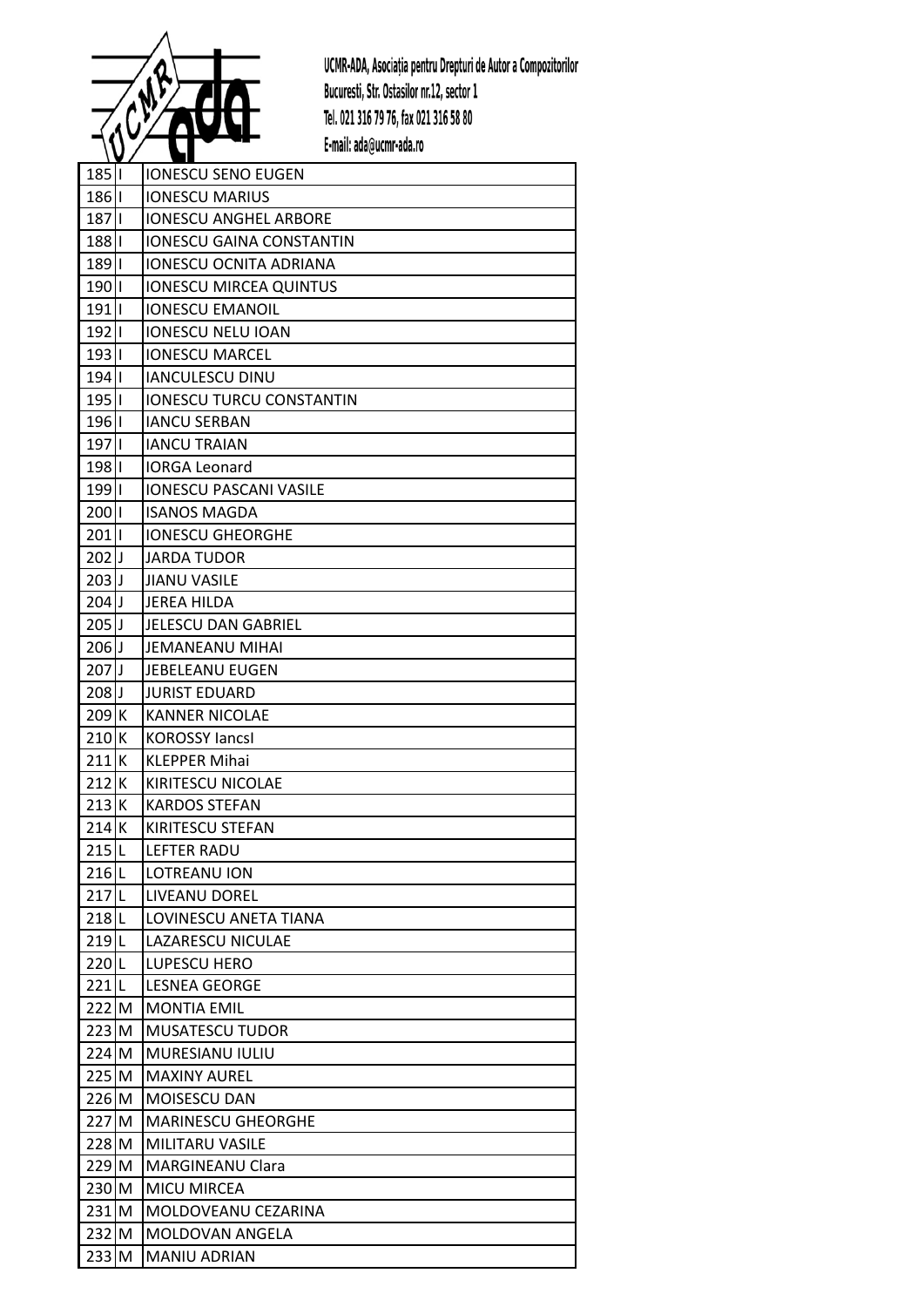

| $234$ M            | <b>MOISE PETRU</b>           |
|--------------------|------------------------------|
| $235$ M            | <b>MATEI CONSTANTIN</b>      |
| $236$ M            | <b>MISIEVICI Cristian</b>    |
| $237$ M            | <b>MAGDIN DRAGOMIR</b>       |
| $238$ M            | <b>MANEA DOREL</b>           |
| $239$ M            | MARGINEANU ION NELU          |
| $240$ M            | <b>MARCU GEORGE</b>          |
| $241$ M            | <b>MARIAN SANDU</b>          |
| 242 M              | <b>MIHAIL LIANA</b>          |
| $243$ M            | <b>MITA STELIAN</b>          |
| 244 M              | <b>MARGARINT GABRIEL</b>     |
| $245$ M            | MALAGAMBA SERGIU             |
| 246 M              | Metea Razvan                 |
| $247$ M            | MOSCOPOL JEAN                |
| $248$ M            | <b>MORENO FROMI</b>          |
| $249$ M            | <b>MANDY ALEXANDRU</b>       |
| 250M               | <b>MACEDON IGOR</b>          |
| $251$ M            | <b>MANTA Apostol</b>         |
| $252$ M            | <b>MARCU BORIS</b>           |
| $253$ M            | <b>MICU ILIE</b>             |
| $254$ M            | MIU LERCA CONSTINTIN         |
| $255$ N            | NEGREA CORNELIA              |
| $256$ <sup>N</sup> | NICOLESCU ION                |
| $257$ N            | <b>NEAMTU LEONIDA</b>        |
| $258$ N            | <b>NAVAR ANDREI</b>          |
| $259$ N            | NITA MARIA                   |
| $260$ <sup>N</sup> | <b>NEGOITA IRIMIE</b>        |
| $261$ <sub>N</sub> | NEGULESCU CLAUDIU            |
| $262$ N            | NICULESCU ION                |
| $263$ N            | NICOLA IOAN RADU             |
| $264$ N            | NICULESCU TITI               |
| $265$ N            | NICOLAIDE HARRY              |
| $266$ O            | ONORIU ELENA GABRIELA        |
| $267$ O            | <b>OLARIU STELIAN</b>        |
| 268O               | <b>OLINESCU MALINA</b>       |
| $269$ O            | <b>OPREA Gheorghe</b>        |
| $270$ O            | <b>OLARIU RUSALIN FLORIN</b> |
| $271$ P            | PETRESCU GICA                |
| $272$ P            | POPESCU STELA                |
| $273$ P            | POPA TEODORA MAZILU          |
| 274P               | PRODAN-TANASE Ionela         |
| 275P               | PETRESCU I.D.                |
| $276$ P            | POPESCU MIHAI                |
| $277$ P            | POPOVICI VICTORIA            |
| 278P               | PARASCHIVESCU MIRON RADU     |
| 279P               | PROCA IOANA                  |
| $280$ P            | PATURCA CRISTIAN             |
| $281$ P            | POPESCU ZAHARIA              |
| $282$ P            | PREDA AURELIAN ION           |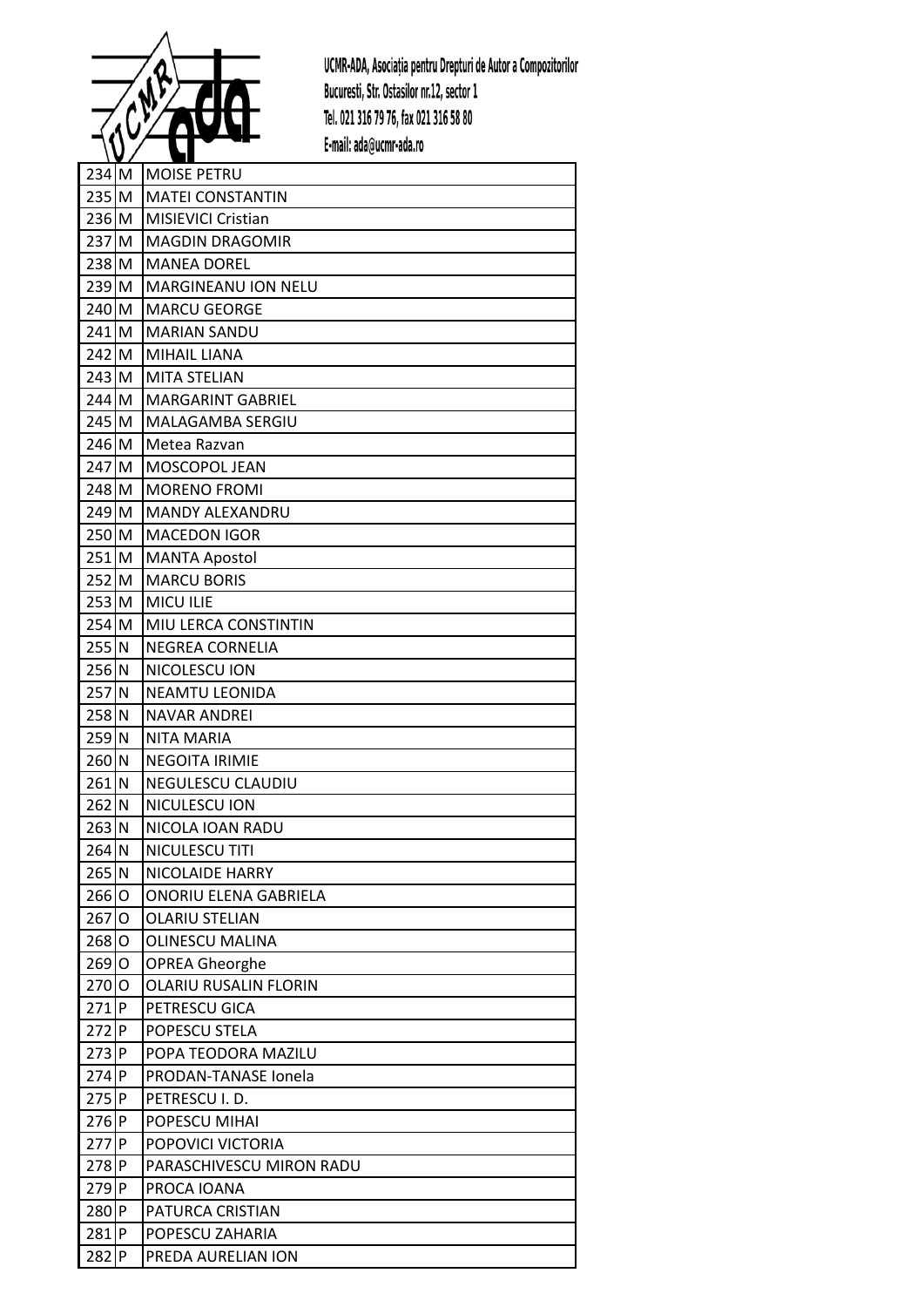

| $283$ P            | POP ANCA                   |
|--------------------|----------------------------|
| $284$ P            | PITU MARIA                 |
| $285$ P            | POPESCU STEFAN             |
| 286P               | PALANKA STAN               |
| 287P               | POPOVICI ALECU             |
| 288P               | PAMFIL EDUARD CAMIL        |
| $289$ P            | <b>PREDA GRIGORE</b>       |
| $290$ P            | PERIETEANU GRIGORE         |
| $291$ P            | PETRACHE STEFAN            |
| $292$ P            | PADUREANU BUJOR            |
| 293 P              | POP I.Simion               |
| 294 P              | <b>PATRICHE EUGEN</b>      |
| 295 P              | PAUN DOMNICA               |
| 296P               | PETROSINCU ANTON           |
| $297$ P            | PETREUS IOAN               |
| 298P               | PETRESCU EMIL              |
| $299$ P            | PRUTEANU GEORGE            |
| 300 P              | PRUNOIU GAVRIL CONSTANTIN  |
| 301P               | PETRESCU ION               |
| $302$ P            | POPESCU VICTOR             |
| $303$ P            | PAUNA RAZVAN               |
| $304$ P            | PASCALI AURELIA            |
| 305 P              | PORUMBACU VERONICA         |
| 306 P              | PALADI MARTA               |
| 307 P              | POPESCU CRISTIAN POET      |
| 308P               | <b>PAUN MIRELA</b>         |
| $309$ P            | PASCALI ANASTASE           |
| $310$ P            | <b>PRETORIAN Gherghina</b> |
| $311$ P            | PETRINGENARU ADRIAN        |
| $312$ P            | PREDA ION                  |
| 313P               | PARASCHIVESCU BOSNIEF      |
| $314$ P            | PERESCU NICOLAE            |
| $315$  P           | PETRACHE ION               |
| $316$ P            | <b>PAIUL Sergiu</b>        |
| $317$ P            | PANCESCU CRISTIAN          |
| 318R               | RADULESCU PIA ALEXANDRA    |
| 319 R              | ROGALSKI ALEXANDRA         |
| $320$ <sub>R</sub> | RALIAN ANTOINETTE          |
| 321R               | RATIU ADRIAN               |
| 322R               | <b>RADU R.Simion</b>       |
| 323 R              | RADULY ADALBERT            |
| 324 R              | RICHTER PAUL WILHELM       |
| 325 R              | RADULY BELLA               |
| 326 R              | <b>RUSU LIVIU</b>          |
| 327R               | RADULESCU GICA             |
| 328R               | ROIBAN GEORGE              |
| $329$ <sub>R</sub> | <b>RIPA ISIDOR</b>         |
| 330 R              | RADULESCU PASCU CRISTINA   |
| 331 R              | RICMAN RADU                |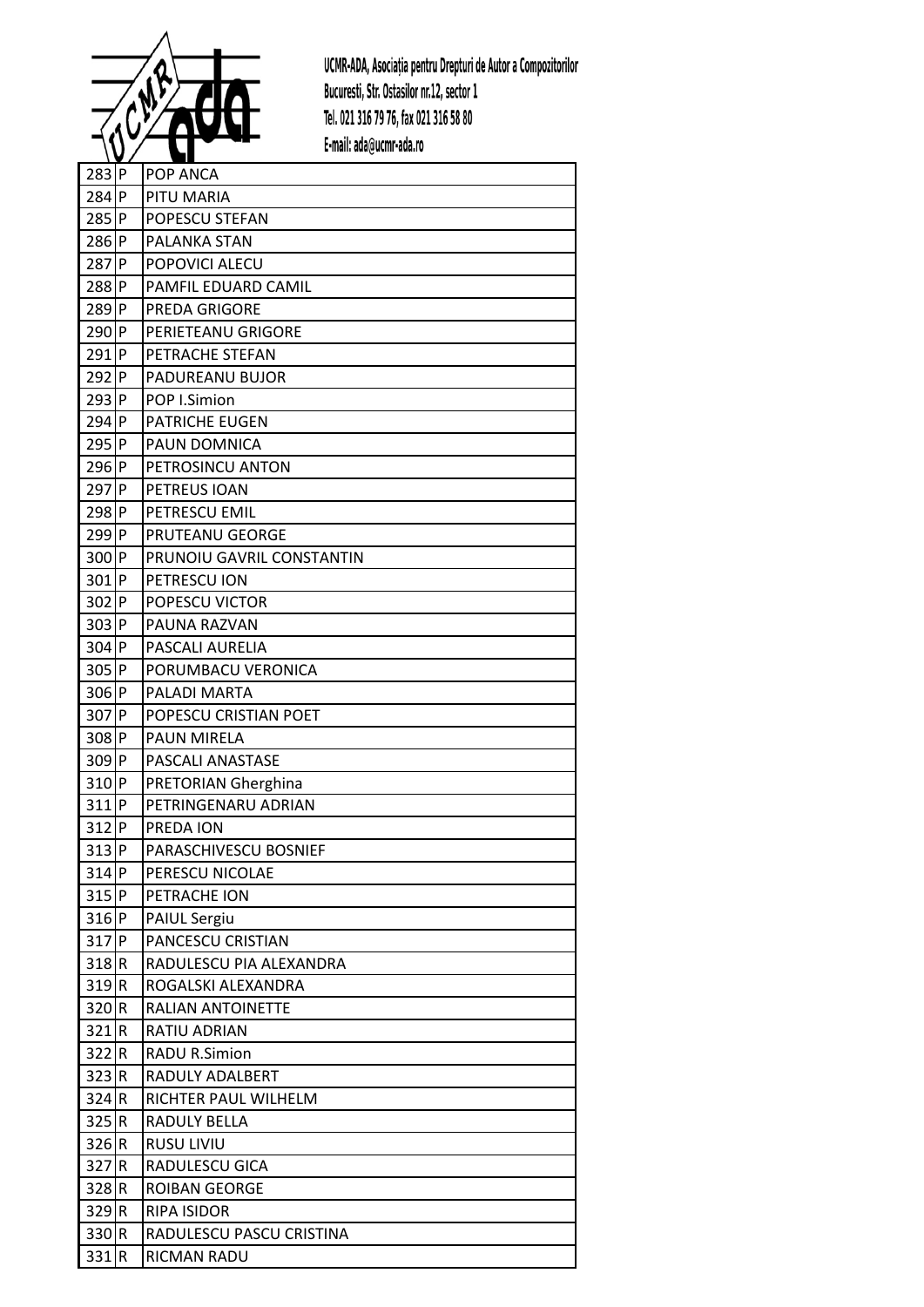

| 332R    | ROGALSKI NADEJDA PREDESCU    |
|---------|------------------------------|
| 333S    | SILVESTRI REGINA             |
| $334$ S | <b>STEIN ELENA</b>           |
| $335$ S | STANCULESCU DORU EMIL        |
| $336$ S | <b>SERAFIN CORNEL</b>        |
| 337S    | <b>SORESCU MARIN</b>         |
| $338$ S | SOCACIU VICTOR               |
| 339S    | <b>SEVER ERASTIA</b>         |
| $340$ S | SABAREANU CONSTANTIN         |
| 341S    | SORICU I.                    |
| $342$ S | <b>STANCU MARTA</b>          |
| $343$ S | <b>SCHIWAGO VICTOR</b>       |
| $344$ S | SAIZESCU GEO                 |
| $345$ S | <b>STEFAN TITA</b>           |
| $346$ S | <b>SAXU NICOLAE</b>          |
| 347S    | SARCHIZOV THEODORA           |
| 348S    | STRIMBEANU ION               |
| $349$ S | SCUPRA DIMITRIU MARINA       |
| 350S    | STEFANESCU MIRCEA            |
| $351$ S | <b>STOIAN GERDA ILSE</b>     |
| $352$ S | SERBANESCU DINU              |
| 353S    | SEREBREANU ION               |
| $354$ S | SUTZU Rodica                 |
| $355$ S | <b>STANESCU RADU</b>         |
| 356S    | SOCOL ION                    |
| 357S    | SECELEANU EUGEN              |
| $358$ S | STAMATIADE ALEXANDRU         |
| $359$ S | <b>STAN GELU</b>             |
| $360$ S | <b>STANESCU IOSIF</b>        |
| $361$ S | SUMSCHI VADIM                |
| $362$ S | SPATARELU ILEANA             |
| $363$ S | <b>STERIADE MIHAIL</b>       |
| $364$ S | SIBICEANU ALEXANDRINA        |
| 365T    | <b>TIMIS Vasile Adalbert</b> |
| 366T    | <b>TUDOR Vadim Corneliu</b>  |
| 367T    | <b>TAUTU NICOLAE</b>         |
| 368T    | TOCILESCU ALEXANDRU          |
| 369 T   | <b>TIMUS VASILE</b>          |
| 370T    | <b>TITUS CONSTANTIN</b>      |
| $371$ T | TEODOREANU ALEXANDRU OSVALD  |
| 372T    | <b>TOMOZEI GHEORGHE</b>      |
| $373$ T | <b>TEODORESCU CICERONE</b>   |
| 374T    | TIRNOVEANU GEORGE            |
| $375$ T | <b>TANASESCU CELA</b>        |
| 376 T   | <b>TULBURE VICTOR</b>        |
| 377 T   | <b>TUDOSE Sergiu</b>         |
| 378T    | <b>TUDOR FLORENTIN</b>       |
| 379 T   | TOBOSARU Ion                 |
| 380U    | URMUZESCU PETRE PAUL         |